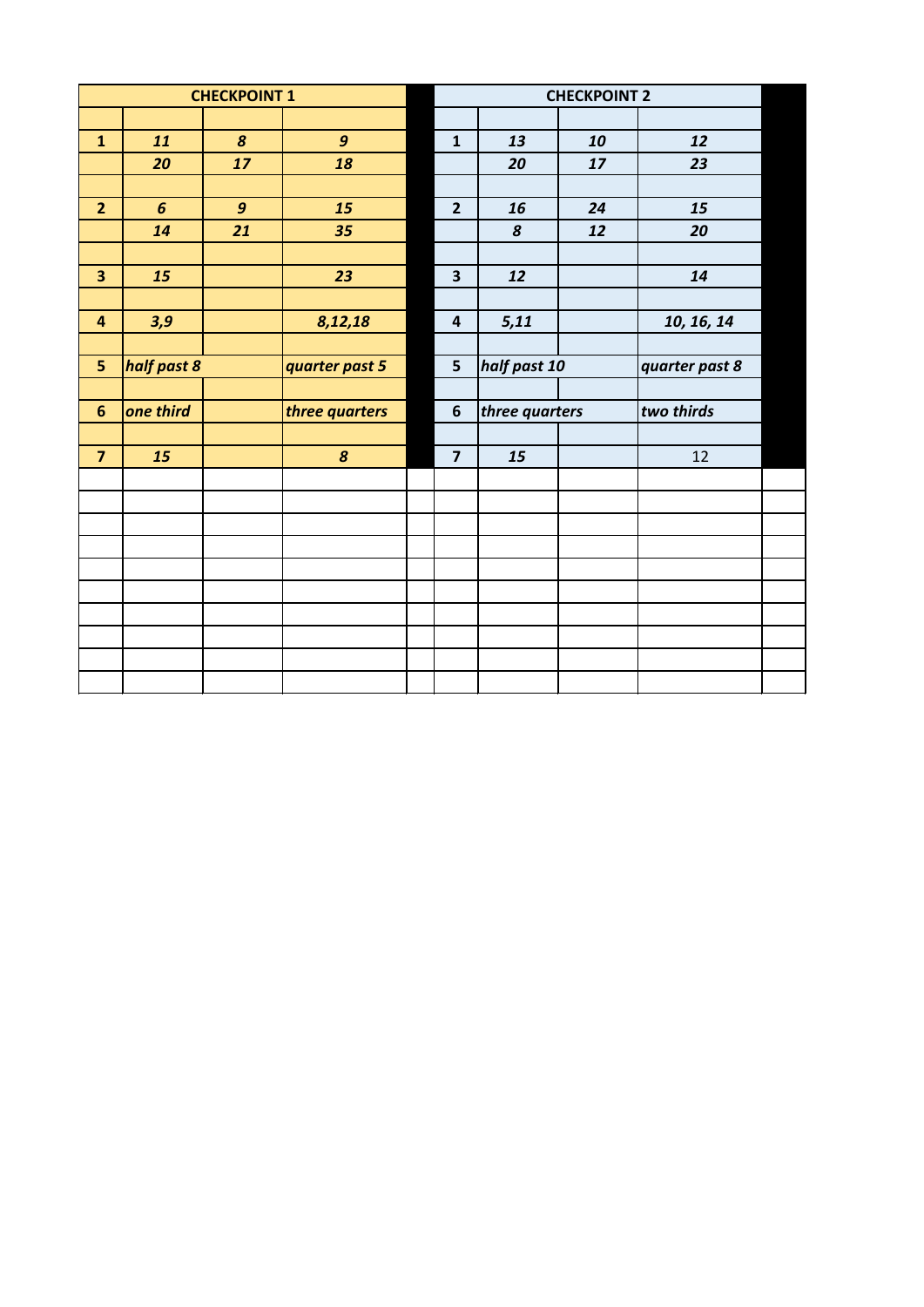| <b>CHECKPOINT 3</b>     |                         |                  | <b>CHECKPOINT 4</b> |                         |                |                  |              |  |
|-------------------------|-------------------------|------------------|---------------------|-------------------------|----------------|------------------|--------------|--|
|                         |                         |                  |                     |                         |                |                  |              |  |
| $\mathbf{1}$            | 12                      | $\overline{z}$   | 15                  | $\mathbf{1}$            | 16             | $\boldsymbol{g}$ | 18           |  |
|                         | 11                      | $\boldsymbol{g}$ | 14                  |                         | 14             | $\overline{7}$   | 16           |  |
|                         |                         |                  |                     |                         |                |                  |              |  |
| $\overline{2}$          | 16                      | 24               | 40                  | $\overline{2}$          | 14             | 21               | 35           |  |
|                         | $\boldsymbol{8}$        | 12               | 20                  |                         | $\pmb{6}$      | $\boldsymbol{g}$ | 15           |  |
|                         |                         |                  |                     |                         |                |                  |              |  |
| $\overline{\mathbf{3}}$ | $\overline{\mathbf{3}}$ |                  | 15                  | $\overline{\mathbf{3}}$ | $\overline{2}$ |                  | 14           |  |
|                         |                         |                  |                     |                         |                |                  |              |  |
| $\overline{\mathbf{4}}$ | 7,13                    |                  | 2,10,12             | $\overline{\mathbf{4}}$ | 9,17           |                  | 6, 4, 14     |  |
|                         |                         |                  |                     |                         |                |                  |              |  |
| 5                       | half past 12            |                  | quarter to 1        | 5                       | half past 9    |                  | quarter to 4 |  |
|                         |                         |                  |                     |                         |                |                  |              |  |
| $6\phantom{1}6$         | two thirds              |                  | one eigth           | $\boldsymbol{6}$        | one eigth      |                  | two thirds   |  |
|                         |                         |                  |                     |                         |                |                  |              |  |
| $\overline{\mathbf{z}}$ | 20                      |                  | 17                  | $\overline{\mathbf{z}}$ | 15             |                  | 18           |  |
|                         |                         |                  |                     |                         |                |                  |              |  |
|                         |                         |                  |                     |                         |                |                  |              |  |
|                         |                         |                  |                     |                         |                |                  |              |  |
|                         |                         |                  |                     |                         |                |                  |              |  |
|                         |                         |                  |                     |                         |                |                  |              |  |
|                         |                         |                  |                     |                         |                |                  |              |  |
|                         |                         |                  |                     |                         |                |                  |              |  |
|                         |                         |                  |                     |                         |                |                  |              |  |
|                         |                         |                  |                     |                         |                |                  |              |  |
|                         |                         |                  |                     |                         |                |                  |              |  |